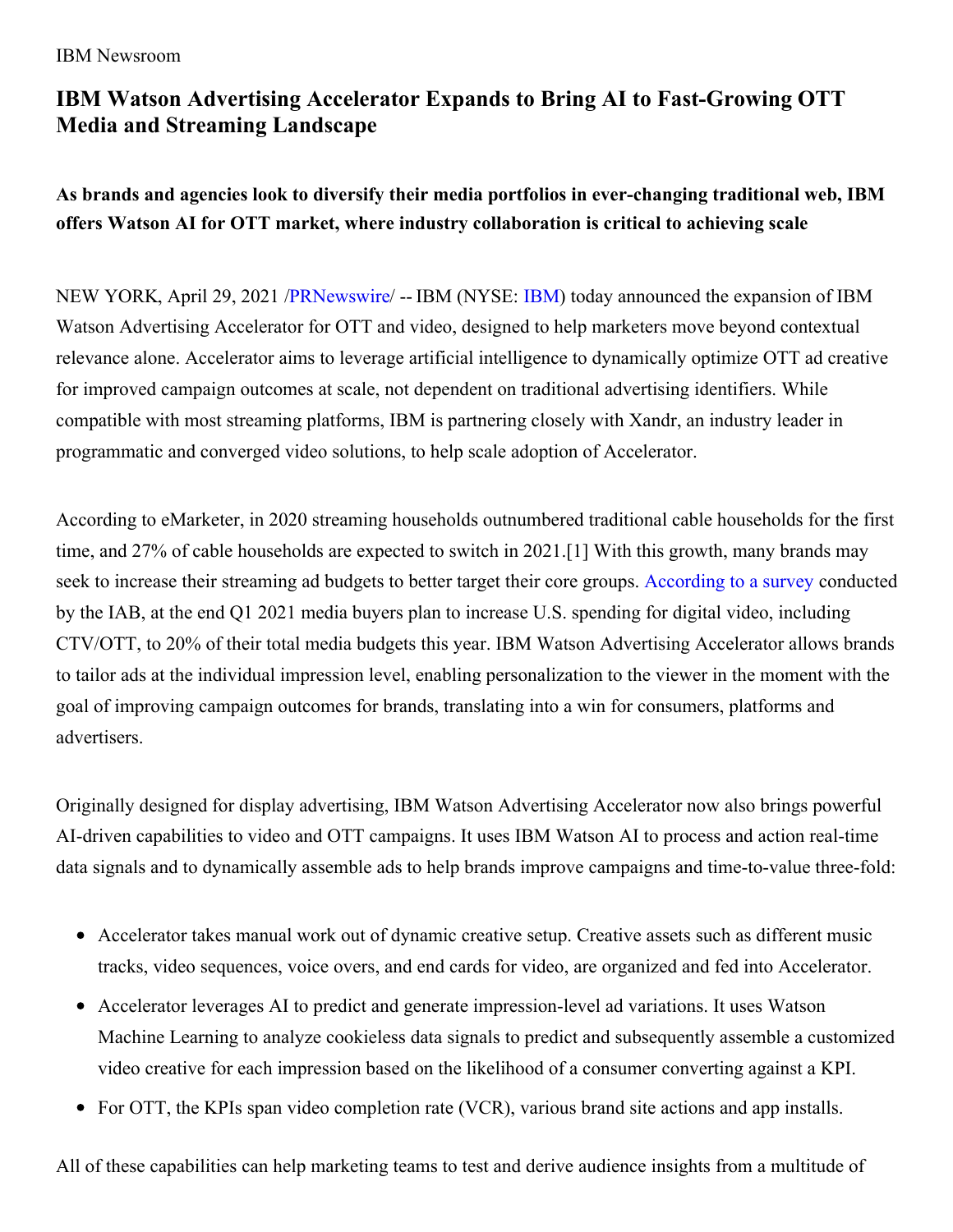different creative variables to improve campaign performance.

"Brands continue to follow their consumers to OTT and CTV, especially now as streaming audiences grow across all age groups. However, brands are too often faced with creative resource constraints, fragmentation, and measurement and frequency challenges. The market is in need of advanced technology to help deliver optimal creative at scale, and IBM sees AI as the solution," said David Olesnevich, Head of Product at IBM Watson Advertising. "Accelerator is designed to help brands make their campaigns effective, perform against business goals and derive measurable results and insights. All at scale – which requires working together with industry leaders. Using Watson AI, marketers can now develop personalized OTT creative for each user and ultimately help improve campaign performance over time."

Xandr recently [announced](https://c212.net/c/link/?t=0&l=en&o=3145708-1&h=1917468853&u=https%3A%2F%2Fwww.xandr.com%2Fnews%2Fxandr-platform-spend-soars-75-in-digital-video-and-235-in-ctv-for-q1-2021%2F&a=recently+announced) 75% YoY growth in digital video platform spend and 235% YoY growth in Connected TV platform spend for Q1 2021. Brands and agencies can leverage the Xandr Invest DSP to pilot the Accelerator OTT product today.

"The fragmentation of media consumption habits in an evolving identity landscape underlines the need for intelligent, data-driven technology solutions," said Doug Hurd, Head of Corporate Strategy and Business Development at Xandr. "Xandr and IBM's first-to-market capability will power more relevant ad experiences in Converged Video, Connected TV and OTT environments for brands, publishers and consumers alike."

Accelerator is an award-winning technology, on average driving +127% lift in display performance over the length of a campaign.[2] In initial Accelerator for video internal tests on The Weather Channel O&O digital property, IBM exceeded its own VCR benchmarks by nearly 20%.

### **About IBM Watson:**

Watson is IBM's AI technology for business, helping organizations to better predict and shape future outcomes, automate complex processes, and optimize employees' time. Watson has evolved from an IBM Research project, to experimentation, to a scaled set of products that run anywhere. With more than 30,000 client engagements, Watson is being applied by leading global brands across a variety of industries to transform how people work. To learn more, visit: [https://www.ibm.com/watson](https://c212.net/c/link/?t=0&l=en&o=3145708-1&h=3761976138&u=https%3A%2F%2Fc212.net%2Fc%2Flink%2F%3Ft%3D0%26l%3Den%26o%3D2939533-1%26h%3D885778229%26u%3Dhttps%253A%252F%252Fwww.ibm.com%252Fwatson%26a%3Dhttps%253A%252F%252Fwww.ibm.com%252Fwatson&a=https%3A%2F%2Fwww.ibm.com%2Fwatson).

## **Contact:** Luca Sesti